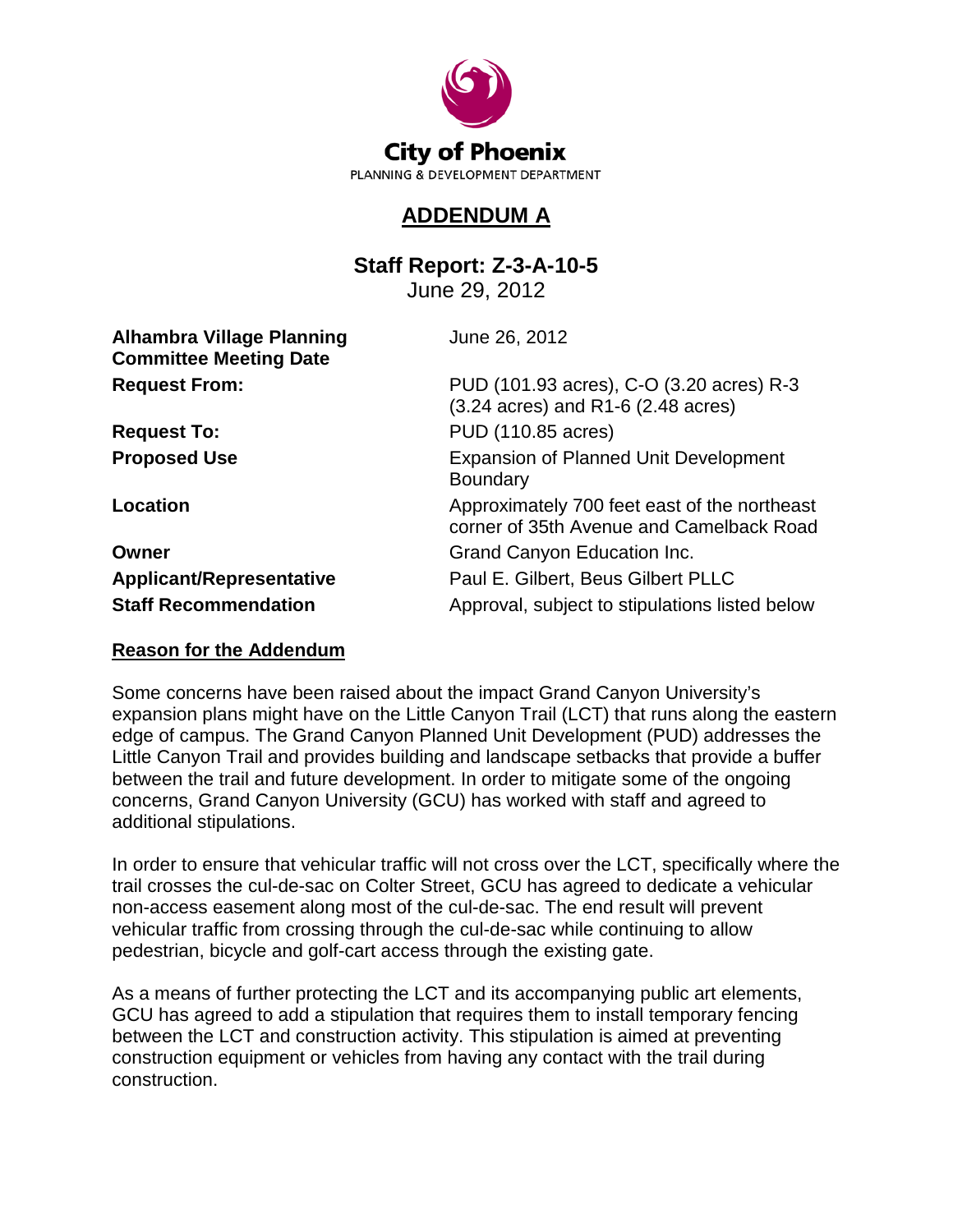Staff Report: Z-3-A-10-5\_Addendum A June 29, 2012 Page 2 of 3

With the addition of students to the campus as a result of their expansions plans, GCU may consider enhancing pedestrian connectivity to and from the LCT. To ensure that any future access points are supported and done in partnerships with the trail's creators (Street Transportation, Parks and Recreation, and the Office of Arts and Culture) a stipulation has been included that requires GCU to obtain City approval before proceeding.

There are several edits that need to be made to the graphics and text within the GCU PUD to address typos and missing information. A stipulation has been included that addresses these issues. Below is a summary of the changes.

The building setback graphic on page 25 of the GCU PUD Narrative does not accurately portray the development standards adjacent to the trail, nor does it include a complete alignment of the existing trail. The final additional stipulation requires that the GCU PUD Narrative be updated with the attached revised graphic for building setbacks. The updated graphic better illustrates GCU's commitment to provide a buffer between future buildings and the LCT.

A few standards for signs were inadvertently deleted at the bottom of page 50 in the 2nd Submittal Version of the GCU PUD Narrative. These standards were included in the city council approved GCU PUD Narrative in 2010. Language is included that requires the missing standards to be reinserted.

A street, 30th Drive, is mislabeled as "30th Avenue" on several maps within the GCU PUD Narrative. The stipulation includes language that requires this typo to be addressed.

## **Revised Stipulations**

- 1. An updated Traffic Impact Statement shall be reviewed and approved by the Street Transportation Department prior to Preliminary Site Plan approval by the Planning and Development Department. The developer shall be responsible for any additional street right-of-way dedications and construction improvements.
- 2. The developer shall construct all streets adjacent to the development with paving, curb, gutter, sidewalk, curb ramps, streetlights, landscaping and other incidentals as per plans by the Planning and Development Department. All improvements shall comply with all ADA accessibility standards.
- 3. A ONE-FOOT NON-VEHICULAR ACCESS EASEMENT SHALL BE DEDICATED FOR THE CUL-DE-SAC PORTION OF WEST COLTER STREET AS APPROVED BY THE PLANNING AND DEVELOPMENT DEPARTMENT.